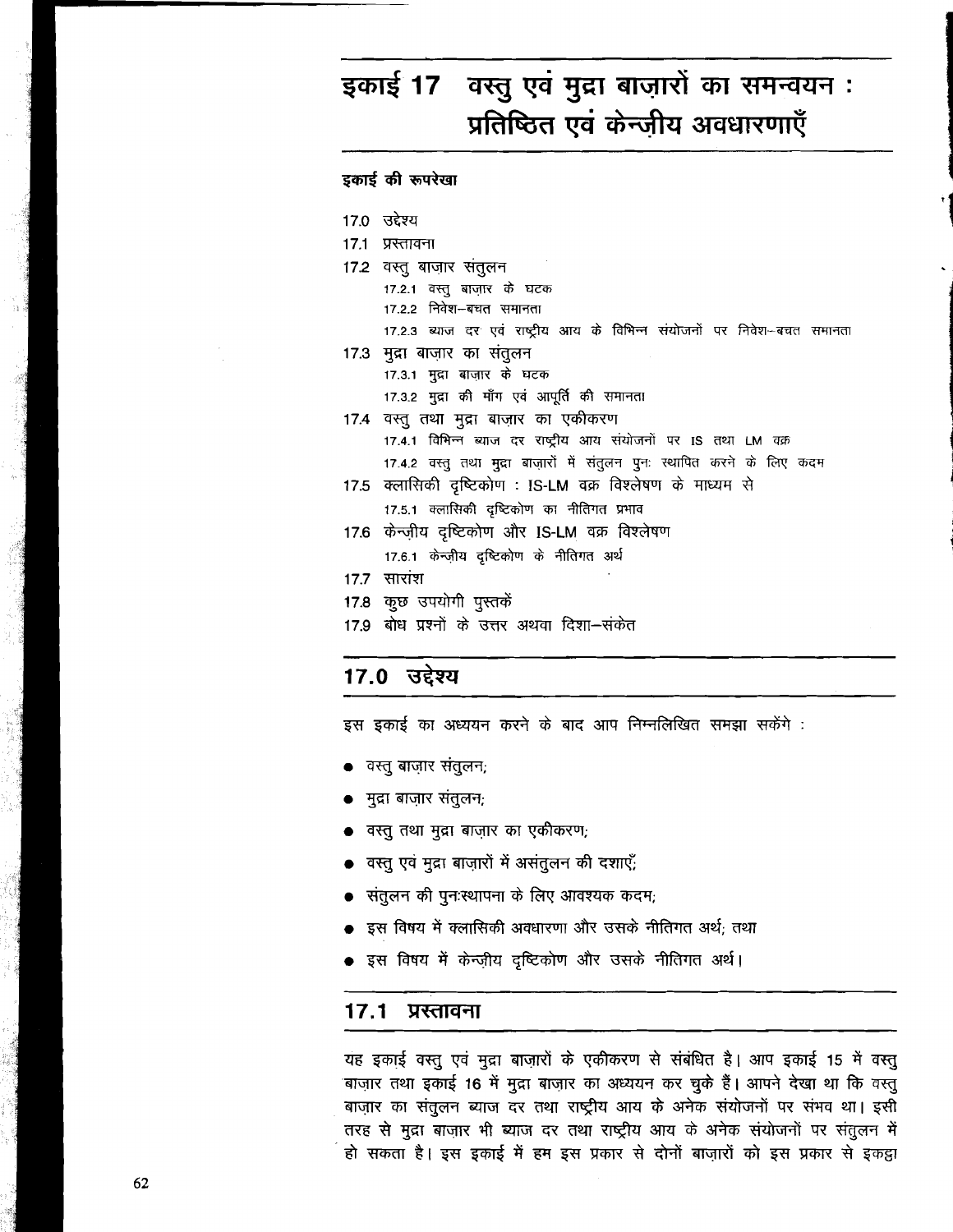लाएँगे कि ब्याज दर तथा राष्ट्रीय आय का वह संयोजन ज्ञात कर सकें जिस पर ये दोनों बाज़ार भी एक-साथ संतुलन में हों।

वस्तु एवं मुद्रा बाजारों का समन्वयन : प्रतिष्ठित एवं केन्जीय अवधारणाएँ

### 17.2 वस्तु बाज़ार सतुलन

वस्तु बाज़ार के संतुलन से आप इकाई 15 से ही परिचित हैं। वस्तु बाज़ार अथवा वास्तविक बाज़ार में संतुलन तभी होता है जब चक्रीय प्रवाहों में से रिसाव इन प्रवाहों में होने वाली वृद्धि के समान हो। इस वृद्धि में हम स्वतंत्र निवेश, सरकारी व्यय तथा निर्यात को रखते हैं-- ये सभी व्यय राष्ट्रीय आय एवं ब्याज की दरों द्वारा निर्धारित बचत, कराधान और आयात आदि को शामिल करते हैं। इस प्रकार विभिन्न ब्याज दर- राष्ट्रीय आय संयोजनों पर हमें संतुलन की अनेक रिथतियाँ ज्ञात हो जाती हैं। इसी विश्लेषण से हमें वस्तु बाज़ार की अभाव एवं आधिक्य की स्थितियों की पहचान करने में भी सहायता मिलती है।

#### 17.2.1 तस्तू बाज़ार के घटक

वस्तु घटक के मुख्य घटक हैं- निवेश, सरकारी व्यय तथा निर्यात। हम यह मानकर चल रहे हैं कि विदेशी पूँजी प्रायः प्रवाहशून्य है तथा कीमत स्तर पूर्व-निर्धारित है। ये तीनों घटक वृद्धियाँ हैं तथा स्वतंत्र मदें हैं जिनपर राष्ट्रीय आय का कोई प्रभाव नहीं पड़ता। इस बाज़ार के दूसरे घटक- बचत, कराधान तथा आयात हैं जो कि रिसाव हैं। बचतें राष्ट्रीय आय बढ़ने के साथ बढ़ती हैं हालाँकि ब्याज की दर में परिवर्तन का भी बचतों पर असर पड़ता है। कर भी राष्ट्रीय आय के स्तर के साथ-साथ बढ़ते हैं। कभी-कभी बचतों को प्रयोज्य आय का बढ़ता फलन भी माना जाता है। आयात भी सामान्यतः राष्ट्रीय आय के बढ़ने के साथ बढ़ते हैं। हालाँकि यह संभव है कि कुछ आयातों पर राष्ट्रीय आय का प्रभाव न पडता हो।

#### 17.2.2 निवेश-बचत समानता

इकाई 15 में हमने बताया था कि ऐसी अर्थव्यवस्था, जिसमें न तो सरकार है और साथ-साथ यह बंद अर्थव्यवस्था (यानि इसमें निर्यात और आयात नहीं होते) में वस्तु बाज़ार में संतुलन उस स्थिति में सुनिश्चित होता है जब प्रत्याशित निवेश प्रत्याशित बचत के समान हो। यह समानता आगे समग्र माँग और समग्र पूर्ति एक-समान होते हैं, राष्ट्रीय आय का संतुलन स्तर कहलाता है और यही वस्तु बाज़ार में संतुलन का संकेत है।

आय का कोई अन्य स्तर जहाँ निवेश बचत के समान नहीं होता वहाँ समग्र माँग भी आपूर्ति के समान नहीं होती। अतः वस्तु बाज़ार में असंतुलन हो जाता है। यह असंतुलन दो प्रकार का हो सकता है— (1) वस्तु बाज़ार में आधिक्य, अर्थात् समग्र आपूर्ति समग्र माँग से अधिक हो- या बचत निवेश की अपेक्षा ज्यादा हो; और (2) वस्तू बाजार में अभाव-यहाँ समग्र आपूर्ति समग्र माँग से कम रह जाती है-या दूसरे शब्दों में बचत निवेश से कम पड़ती है।

### 17.2.3 ब्याज दर एवं राष्ट्रीय आय के विभिन्न संयोजनों पर निवेश-बचत समानता

विभिन्न ब्याज दरों तथा राष्ट्रीय आय के संयोजनों पर वस्तू बाजार के संतुलन इकाई 15 में IS वक्र के रूप में प्रस्तुत किया गया था। यह IS वक्र जो कि ब्याज दरों और आय स्तरों के विभिन्न संयोजनों पर वस्तू बाज़ार का संतूलन दिखाती है चित्र 17.1 में पूनः दर्शाई गई है। हम इसका भाग 17.4.1 में प्रयोग करेंगे।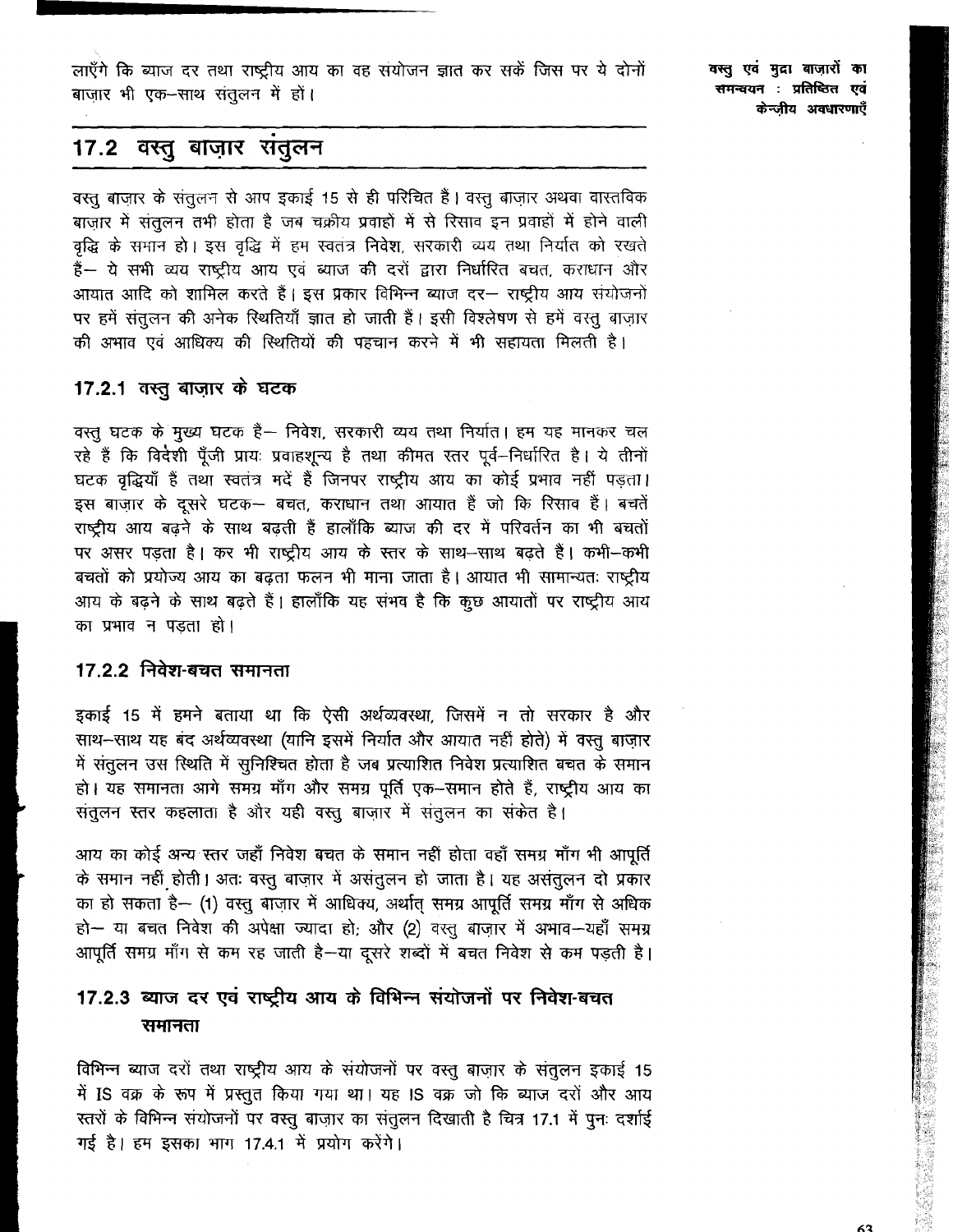

चित्र 17.1 में हमने इकाई 15 के चार भाग वाले चित्र के अंतिम भाग (d) में बनी IS वक्र को ही दुबारा प्रस्तुत किया है। उदग्र-अक्ष पर ब्याज की दर तथा क्षैतिज-अक्ष पर राष्ट्रीय आय का स्तर दिखाया गया है।

हमने इस चित्र 17.1 में X-अक्ष पर राष्ट्रीय आय तथा Y-अक्ष पर ब्याज की दर रखी है। IS वक्र का बिंदू (1) 5 प्रतिशत ब्याज दर एवं 20 करोड़ रुपए राष्ट्रीय आय दिखाता है ।

इसी तरह, बिंदु (2) पर ब्याज दर = 3 प्रतिशत और राष्ट्रीय आय = 40 करोड़ रुपए। दोनों ही बिंदुओं की यह भी विशेषता है कि इन पर निवेश तथा बचत भी एक-दूसरे के समान रहती हैं। हमें IS के प्रत्येक बिंदु पर यही निवेश बचत समानता प्राप्त होती है। चित्र में बिंदु (3) वस्तु बाज़ार में आधिक्य का द्योतक है। इसी प्रकार, बिंदु (4) पर अभाव की स्थिति है। वस्तुतः IS वक्र से ऊपर के सभी बिंदुओं पर आधिक्य तथा नीचे के सभी बिंदुओं पर अभाव पाया जाता है।

#### $17.3$ मुद्रा बाज़ार का सतुलन

मुद्रा बाजार के संतुलन की विस्तृत चर्चा हमने इकाई 16 में की है। इस बाजार में संतुलन वहाँ होता है जहाँ मुद्रा की माँग और इसकी आपूर्ति समान हो। मुद्रा की आपूर्ति एक प्रकार का स्टॉक है जिसे किसी समय के निश्चित बिंदु पर मापा है। मुद्रा की माँग तीन प्रकार की होती हैं, जिनमें से दो, अर्थात् विनिमय माँग तथा पूर्वोपाय माँग, को तो हम M, द्वारा इकड़े ही दिखाते हैं। तीसरा घटक सट्टा माँग है। इसे M ह्वारा दिखाते हैं। मुद्रा की समग्र माँग M<sup>d</sup> द्वारा दिखाई जाती है (M<sup>d</sup>=M,+M )। हम यह भी जानते हैं कि M, राष्ट्रीय आय का एक वृद्धिमान फलन है तथा Msp ब्याज की दर का हासमान फलन है। अतः ब्याज की दर तथा राष्ट्रीय आय के विभिन्न संयोजनों पर हमें मुद्रा बाज़ार में पृथक्-पृथक् संतुलन प्राप्त होते हैं। इससे हमें मुद्रा बाज़ार में आधिक्य एवं अभाव की दशाओं को जानने में भी सहायता मिलती है।

#### 17.3.1 मुद्रा बाज़ार के घटक

मुद्रा बाज़ार के घटक है— मुद्रा की आपूर्ति, मुद्रा की विनिमय एवं पूर्वोपाय माँग; तथा सड्टा माँग। मुद्रा की आपूर्ति का निर्धारण मौद्रिक अधिकारी स्वतंत्र रूप से करते हैं। मुद्रा की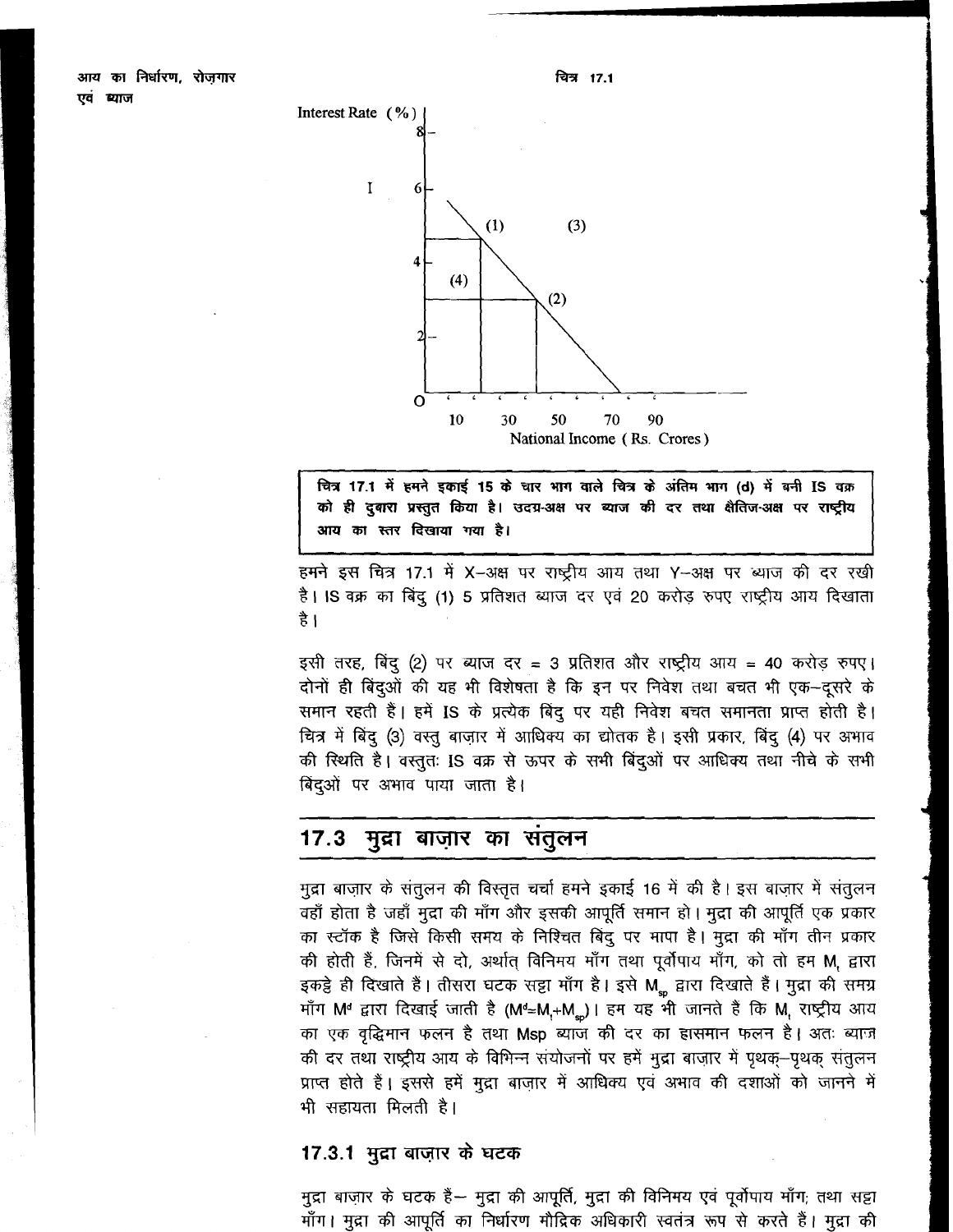विनिमय तथा पर्वोपाय माँग राष्ट्रीय आय के साथ–साथ बढती है। मुद्रा की सट्टा माँग ब्याज की दर के साथ घटती है। बहुत ही कम ब्याज दर पर तो यह माँग अपरिमित हैं। वस्तू बाजार की भाँति ही यहाँ भी कुछ घटक स्वतंत्र हैं, कुछ राष्ट्रीय आय पर निर्भर हैं तो अन्य का निर्धारण ब्याज दर द्वारा होता है।

#### 17.3.2 मुद्रा की माँग एवं आपूर्ति की समानता

आपने इकाई 16 में देखा ही था कि मुद्रा बाजार में माँग एवं आपूर्ति की समानता ही संतुलन को सुनिश्चित करती है। इसी समानता से यह भी तय हो जाता है कि मुद्रा की सट्टा माँग इस उद्देश्य के लिए उपलब्ध मुद्रा की आपूर्ति के समान हो। (यह मात्रा वस्तुतः कल आपर्ति तथा विनिमय+पूर्वोपायी माँगों के बीच अंतर के समान होती है।)



National Income (Rs. crore)

चित्र 17.2 वस्तुतः इकाई 16 में बनाई गई LM वक्र ही है। यहाँ भी उदग्र-अक्ष पर प्रतिशत ब्याज दर और क्षैतिज-अक्ष पर राष्ट्रीय आय दिखाई गई है। LM वक्र का प्रत्येक बिंदु मुद्रा बाज़ार में संतुलन दिखाता है।

हमने चित्र 17.2 में X-अक्ष पर राष्ट्रीय आय तथा Y-अक्ष पर ब्याज की (प्रतिशत) दर दिखाई है। LM वक्र पर बिंदु (1) दिखाता है कि 5 प्रतिशत ब्याज तथा 45 करोड़ रुपये राष्ट्रीय आय होने पर मुद्रा की माँग (तरलता की माँग) मुद्रा की आपूर्ति के समान होगी। इसी तरह, बिंदु (2) यह बताता है कि 3 प्रतिशत ब्याज और 40 करोड़ राष्ट्रीय रुपये राष्ट्रीय आय होने पर भी मुद्रा की माँग एवं आपूर्ति समान होती है। इसी प्रकार से LM वक्र के सभी बिंदु मुद्रा की माँग एवं आपूर्ति की समता ही दिखाते हैं। पर, चित्र का बिंदु (3) मुद्रा बाज़ार में आधिक्य दिखाता है। बिंदू (4) इसी तरह से अभाव का परिचायक है। मुद्रा बाज़ार में असंतुलन का अर्थ हैं माँग का पूर्ति के समान नहीं होता। यह असंतुलन दो प्रकार का हो सकता है : (1) मुद्रा की आपूर्ति का माँग से अधिक होना, या फिर (2) मुद्रा की आपूर्ति का माँग से कम रह जाना। इस LM वक्र का हम चित्र 17.1 की IS वक्र के साथ प्रयोग कर भाग 17.4 में वस्तू एवं मुद्रा बाज़ारों में एक-साथ संतुलन का निर्धारण करेंगे।

#### वस्तु एवं मुद्रा बाज़ारों के एकीकरण  $17.4$

वस्तू एवं मुद्रा बाज़ारों के एकीकरण का अर्थ है दोनों बाज़ारों में एक—साथ संतुलन स्तर का निर्धारण करना कि दोनों में ही ब्याज की दर तथा राष्ट्रीय आय के स्तर का एक ही संयोजन निर्धारित हो। आपने इस इकाई के भाग 17.2 तथा 17.3 में देखा है कि वस्तू वस्तु एवं मुद्रा बाज़ारों का समन्वयन : प्रतिष्ठित एवं केन्जीय अवधारणाएँ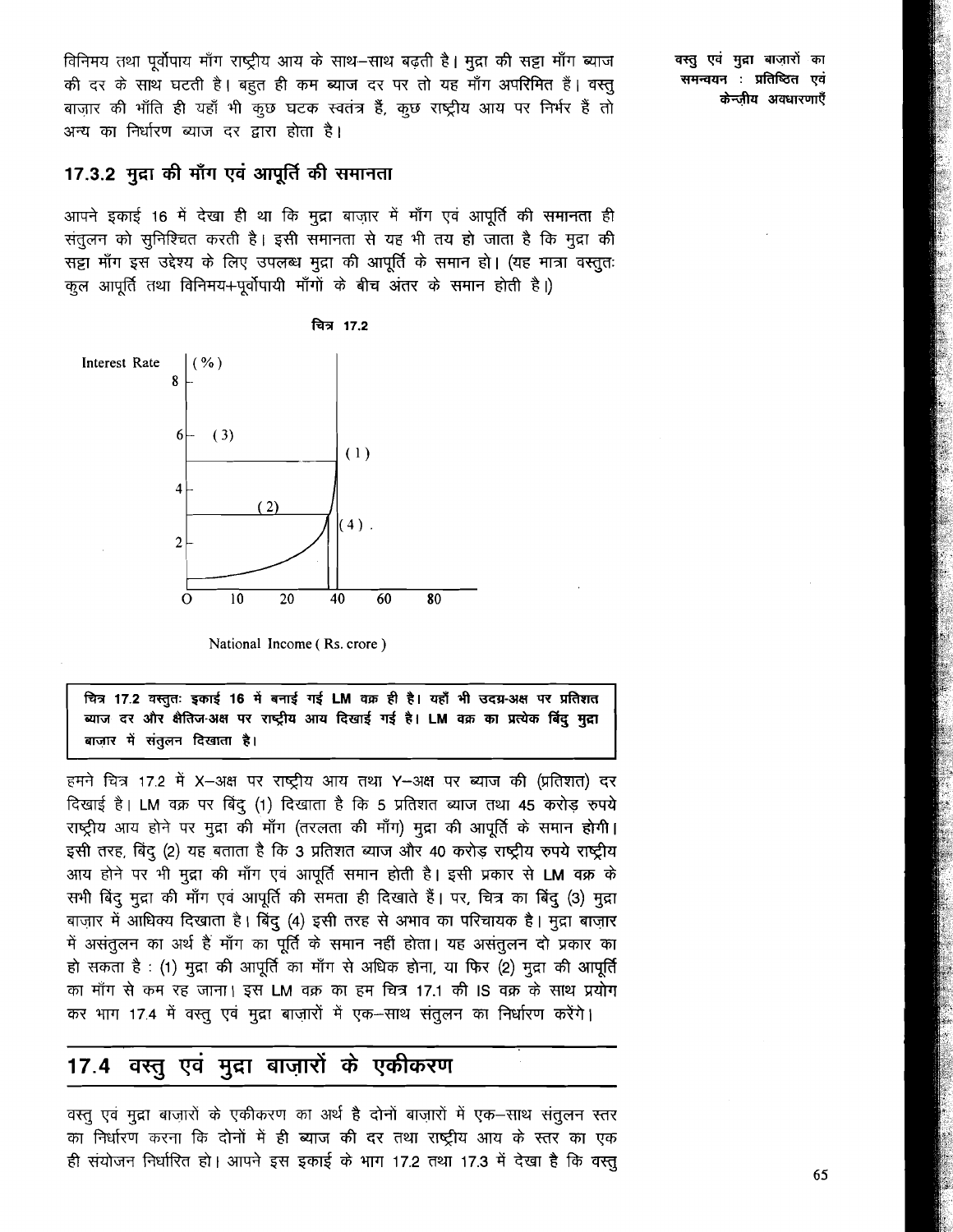आय का निर्धारण, रोजगार एवं ब्याज

बाज़ार का सार IS तथा मुद्रा बाज़ार का सार LM वक्र में निहित है। अतः दोनों बाजारों \* एकीकरण स्थापित करने का अर्थ होगा एक ही द्वि–आयामी चित्र, जिसमें X–अक्ष पर राष्ट्रीय आय तथा Y-अक्ष पर ब्याज की दर हो, पर IS तथा LM दोनों वक्रों का अंकन। हम उस प्रक्रिया को भी सुनिश्चित करेंगे जिसके माध्यम से, यदि एक अथवा दोनों ही बाज़ारों में असंतूलन हों, दोबारा संतूलन कैसे स्थापित किया जाए। यह इसलिए भी आवश्यक है क्योंकि अर्थव्यवस्था में ब्याज दर एवं राष्ट्रीय आय का केवल एक ही संयोजन हो सकता है।

#### 17.4.1 ब्याज दर और राष्टीय आय के विभिन्न संयोजनों पर IS तथा LM वक्र

आइए हम चित्र 17.1 और 17.2 को चित्र 17.3 में इकट्ठे दिखाएँ।



National Income (Rs. Crore)

चित्र 17.3 में हमने चित्र 17.1 तथा चित्र 17.2 को एक-साथ बना दिया है। IS वस्तु बाज़ार का संतुलन दिखाती है तो LM मुद्रा बाज़ार का। जहाँ दोनों वक्र एक-दूसरे को काटती हैं वहाँ पर ही ब्याज दर तथा राष्ट्रीय आय का ऐसा संयोजन मिलता है जिसपर अर्थव्यवस्था के वास्तविक एवं मौदिक क्षेत्र में एक-साथ संतुलन स्थापित हो जाता है।

हम जानते ही हैं कि IS तथा LM वक्रों के विभिन्न बिंदु क्रमशः वस्तु एवं मुद्रा बाज़ारों में विभिन्न ब्याज दरों तथा राष्ट्रीय आय स्तरों पर संतुलन दिखाते हैं। चित्र 17.3 का क्षेत्र (a) मुद्रा तथा वस्तू, दोनों बाजारों में आधिक्य दिखाता है। क्षेत्र (b) में वस्तू बाज़ार में अभाव, पर मुद्रा बाजार में आधिक्य है। क्षेत्र (c) में दोनों बाजारों में अभाव रहता है। क्षेत्र (d) में वस्तू बाज़ार में आधिक्य, पर मुद्रा बाज़ार में अभाव है। केवल बिंदू (1) पर ऐसा एकमात्र बिंदू है जहाँ IS तथा LM वक्र काटते हैं तथा दोनों ही बाज़ारों में एक-साथ संतुलन स्थापित हो जाता है। इस संतुलन अवस्था में ब्याज दर 3 प्रतिशत तथा राष्ट्रीय आय का स्तर 40 करोड़ रुपये है। अन्य किसी भी बिंदू पर दोनों बाज़ारों में एक-साथ संतूलन नहीं हो पाता।

#### 17.4.2 वस्तु तथा मुद्रा बाजारों में संतुलन पुनः स्थापित करने के लिए कदम

आइए हम चित्र 17.3 को एक बार फिर बनाइए और इसके माध्यम से वस्तु तथा मुद्रा बाज़ारों में पुनः संतुलन की स्थापना की प्रक्रिया को समझें (अगर क्षेत्र (a), (b), (c) अथवा (d) जैसा असंतुलन हो गया हो)। इस प्रक्रिया की व्याख्या हम चित्र 17.4 में कर रहे हैं।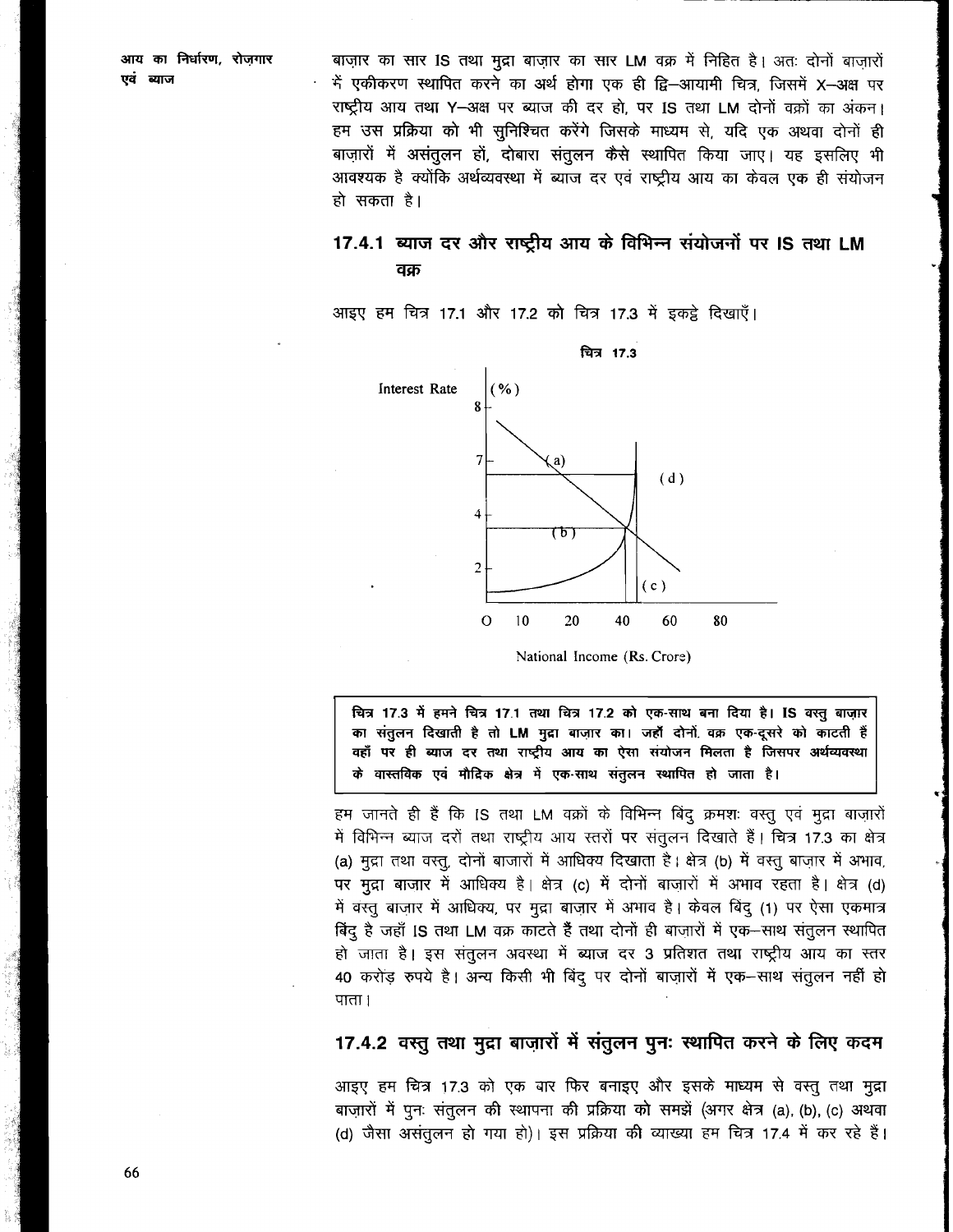वस्तु एवं मुद्रा बाजारों का समन्वयन : प्रतिष्ठित एवं केन्जीय अवधारणाएँ





National Income (Rs. Crore)

चित्र 17.4 में हम यह समझा रहे हैं कि यदि अर्थव्यवस्था IS तथा LM के छेदन बिंद् से परे हटकर (a), (b), (c) अथवा (d) किसी भी क्षेत्र में चली जाए तो फिर इसमें संतुलन की पुनः स्थापना किस प्रकार होगी?

हम चित्र 17.4 में यह दिखा रहे हैं अर्थव्यवस्था असंतुलन से पून: संतुलन की ओर किस प्रकार जाती है। आइए (a) में बिंदु (1) पर ध्यान दें। इस बिंदु पर वस्तु तथा मुद्रा, दोनों ही बाज़ारों में आधिक्य है। वस्तू बाज़ार में आधिक्य समाप्त करने के लिए संक्**चनवादी** राजकोषीय नीति का प्रयोग आवश्यक हो जाता है (यानि चाहे सरकारी व्यय में कटौती की जाए, या स्वतंत्र निवेश में या फिर कर बढाए जाएँ अथवा निर्यात घटाए जाएँ।) इन सभी से राष्ट्रीय आय कम होती है। बिंदु (1) की बाईं ओर तीर का निशान आय की कमी की ओर इंगित करता है। इसी प्रकार, मुद्रा बाज़ार में आधिक्य का निदान ब्याज दर कम करना या विस्तारी मौदिक नीति अपनाना होगा। यही बात बिंदु (1) पर नीचे की ओर निर्देश कर रहे तीन तीर चिहनों से स्पष्ट होती है। पर संकूचनवादी राजकोषीय और विस्तारी मौद्रिक नीतियों का अनुसरण हमें क्षेत्र (b) के बिंदु (2) तक ले जाता है। यहाँ पर वस्तु बाज़ार में अभाव तथा मुद्रा बाज़ार में आधिक्य रहता है। अब हमें अपनी राजकोषीय नीति का स्वरूप बदलना पड़ता है, वह भी मौद्रिक नीति की ही भाँति विस्तारी हो जाती है। यह अंततः हमें बिंदु (3) पर ले जाती है जहाँ वस्तु तथा मुद्रा बाज़ारों में एक-साथ संतुलन स्थापित हो जाते हैं।

हम क्षेत्र (c) के बिंदु (1') से भी अपनी यह संतुलन यात्रा आरंभ कर सकते हैं। यहाँ दोनों ही बाज़ारों में अभाव की स्थिति है। इसे ठीक करने के लिए हम संकूचनकारी मौद्रिक तथा विस्तारी राजकोषीय नीति अपनाएँगे। ये नीतियाँ हमें क्षेत्र (d) में बिंदु (2') तक ले जाती हैं। अब वस्तू बाज़ार में आधिक्य तथा मुद्रा बाज़ार में अभाव होगा। अब हम मौद्रिक और राजकोषीय नीतियों, दोनों को ही संकुचनकारी रखते हुए बिंदु (2') से बिंदु (3) पर आगे बढ़ते हैं। यहीं हमें अंततः बिंदु (3) पर ले जाती हैं जहाँ दोनों बाज़ारों में पुनः एक-साथ संतुलन स्थापित हो जाता है।

संतुलन की पुनः स्थापना कितनी शीघ्रता से संभव हो पाती है यह बात तो IS तथा LM वक्रों के ढाल पर निर्भर करती है। यदि IS वक्र का ढाल LM की तुलना में अधिक हो तो बिंदु (3) का संतुलन भी अधिक तेज़ी से प्राप्त हो सकता है।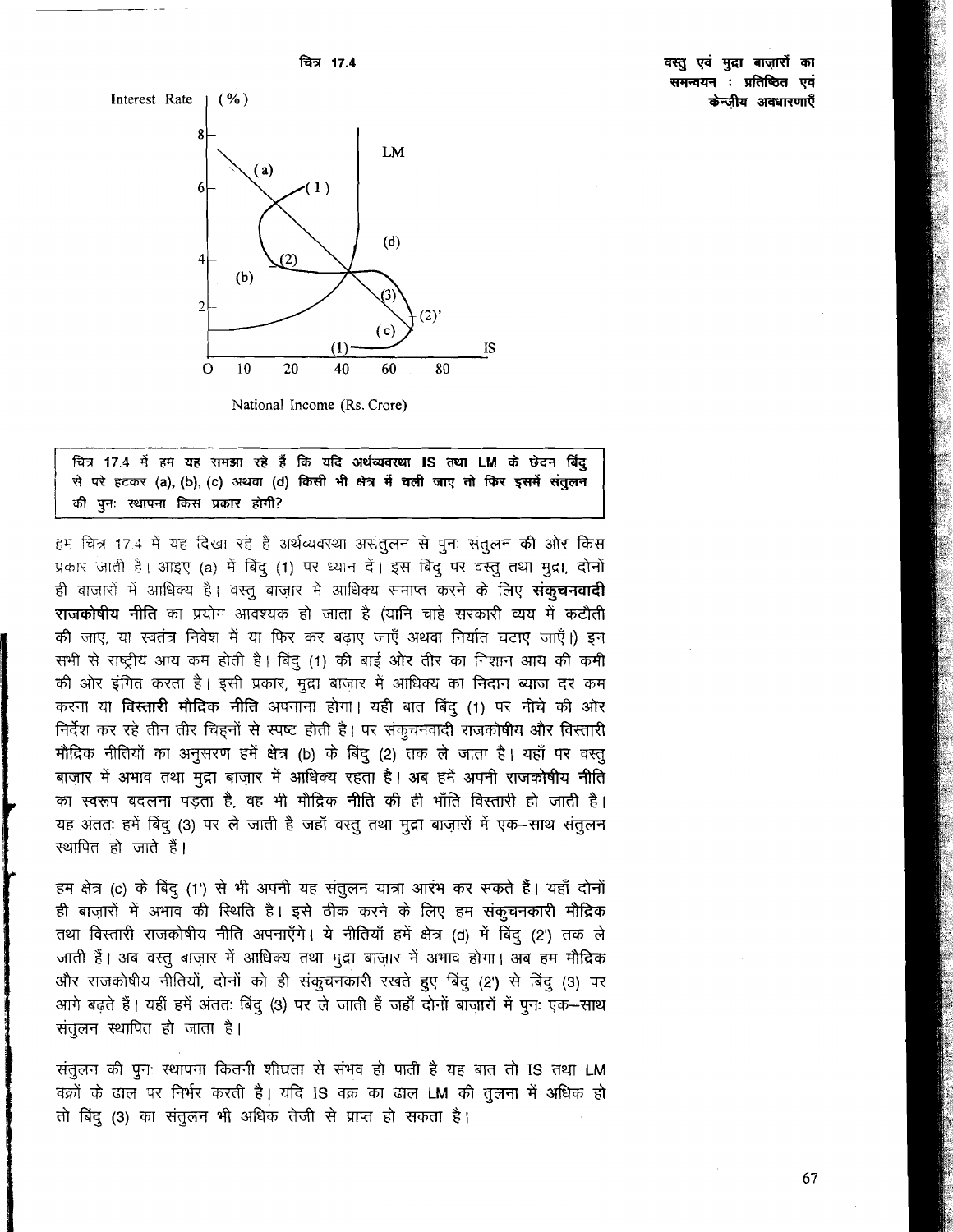| 1) | चित्र 17.4 के क्षेत्र (d) में कोई बिंदु चुनिए। अब संतुलन बिंदु (3) तक पहुँचेन के लिए आप<br>क्या कदम उठाएँगे? |
|----|--------------------------------------------------------------------------------------------------------------|
|    |                                                                                                              |
|    |                                                                                                              |
|    |                                                                                                              |
|    |                                                                                                              |
|    |                                                                                                              |
| 2) | अति-न्यून ब्याज दर पर LM वक्र X-अक्ष के समानांतर क्यों हो जाती है?                                           |
|    |                                                                                                              |
|    |                                                                                                              |
|    |                                                                                                              |
|    |                                                                                                              |
|    |                                                                                                              |
| 3) | संकुचनकारी मौद्रिक एवं राजकोषीय नीतियों में अंतर बताइए।                                                      |
|    |                                                                                                              |
|    |                                                                                                              |
|    |                                                                                                              |
|    |                                                                                                              |
|    |                                                                                                              |

# 17.5 IS-LM तकनीक के माध्यम से क्लासिकी दृष्टिकोण

हम 17.4.1 में विकसित IS-LM तकनीक का प्रयोग कर क्लासिकी एवं केंजीय दृष्टिकोणों में भेद स्पष्ट कर सकते हैं। क्लासिकी अर्थशास्त्री मानते थे कि मुद्रा की जरूरत केवल लेन-देन उद्देश्य के लिए पड़ती है। उनका यह भी दृढ़ विश्वास था कि अर्थव्यवस्था सदा ही पूर्ण रोज़गार की अवस्था में रहती है तथा समग्र माँग कम होने के कारण बेरोज़गारी जैसी समस्या कभी पैदा नहीं हो सकती। जे.बी.से. (J.B. Say) ने अपना "बाज़ार का नियम" प्रतिपादित किया, जिसके अनुसार पूर्ति स्वमेव ही अपनी माँग का सृजन कर लेती है। यदि यह मानें कि बचत है ही नहीं "से" का नियम कुछ इस प्रकार कार्य करेगा- वस्तुओं को उत्पादन करने के लिए हमें साधन सेवाएँ चाहिए तथा साधन–स्वामियों को इनकी एवज में साधन आय प्राप्त होती है। इसी साधन आय का प्रयोग कर वे साधन-स्वामी उद्यमों द्वारा उत्पादित वस्तुओं और सेवाओं को खरीद लेते हैं।

आय वितरण के सीमांत उत्पादन सिद्धांत से परिचित ही हैं : किसी भी उत्पादन साधन को अभी तक प्रयोग में लाया जाता है जब तक कि उसका सीमांत आगम उत्पाद उसे दिए जाने वाले प्रतिफल के समान नहीं हो जाता। इस प्रकार साधन प्रतिफलों का योग कुल उत्पादन के मूल्य के समान ही होता है। अतः माँग की कमी होने का प्रश्न ही नहीं उठता। यदि बचत होती है तो साधन आय का भाग उपभोग पर खर्च होगा, शेष बचत होगा। उपभोग व्यय उपभोक्ता वस्तुओं और सेवाओं पर खर्च होता है तथा बचत निवेश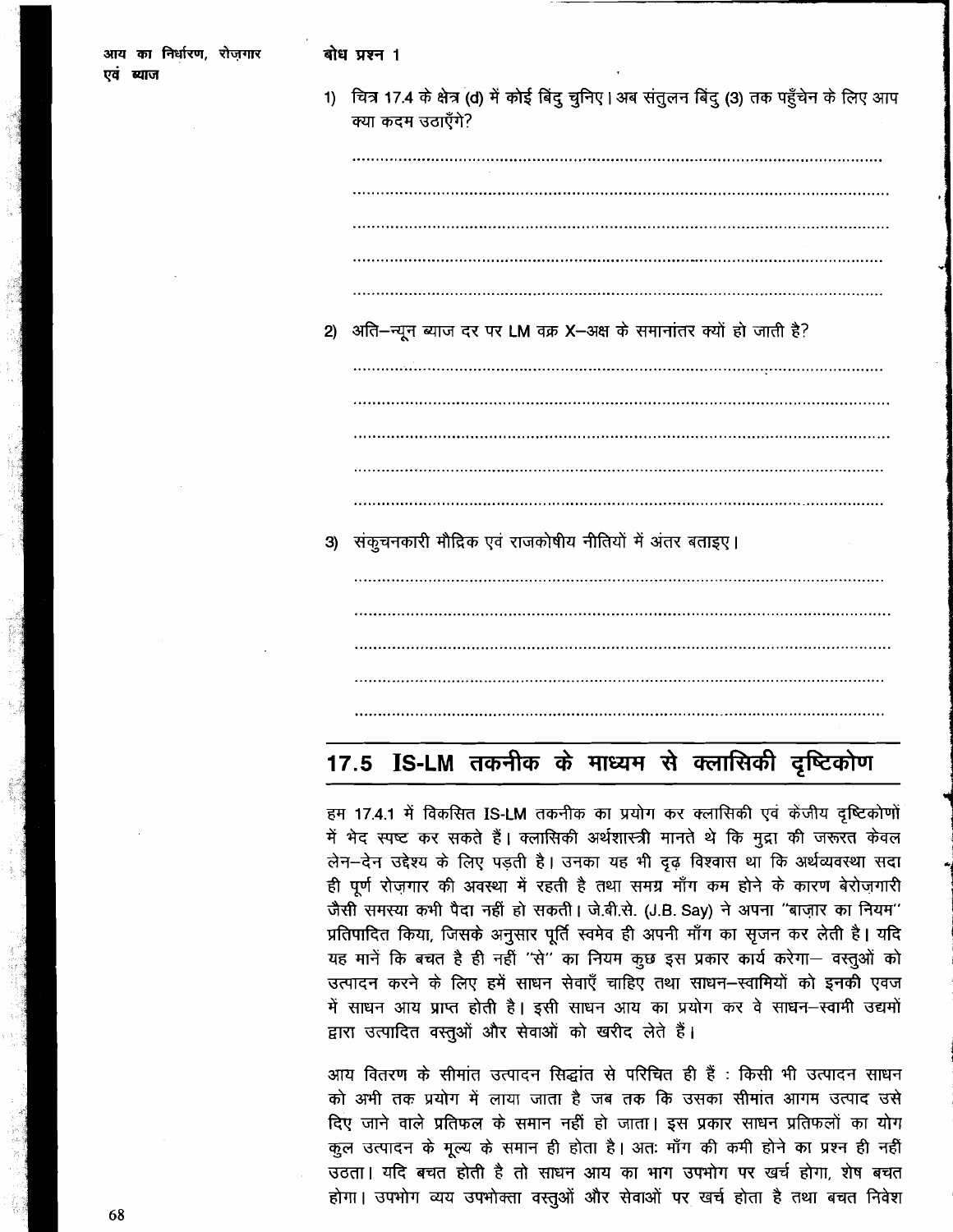करने के लिए प्रयोग में आती है। यदि बचत निवेश के ही समान रहे तो भी अर्थव्यवस्था में माँग का अभाव नहीं हो पाएगा। क्लासिकी अवधारणा में बचत–निवेश समानता ब्याज की दर में परिवर्तन से होती है। श्रम की माँग उसकी पूर्ति में समानता वास्तविक मज़दूरी दर में परिवर्तन से आती है। हम क्लासिकी अर्थशास्त्रियों का दृष्टिकोण IS-LM वक्र की तकनीकों द्वारा समझा सकते हैं (देखें चित्र 17.5)।

चित्र 17.5

वस्तु एवं मुद्रा बाज़ारों का समन्वयन : प्रतिष्ठित एवं केन्जीय अवधारणाएँ



National Income (Rs. Crore)

चित्र 17.5 में हमने दिखाया है कि बिंदु (1) से आगे LM वक्र Y-अक्ष के समानांतर हो जाती है। इसे क्लासिकी विस्तार-सीमा (range) कहा जाता है। इसका अर्थ यह है कि यदि निवेश अथवा राजकीय व्यय की वृद्धि से IS' यह खिसककर IS" हो जाए तो ब्याज दर 5 प्रतिशत से बढ़कर 7.5 प्रतिशत हो जाएगी पर राष्ट्रीय आय 45 करोड़ रुपये ही रहेगी। यदि राष्ट्रीय आय को बढ़ाकर 55 करोड़ रुपये करना हो तो मुद्रा की आपूर्ति को बढ़ाना होगा अर्थात LM को खिसककर LM' तक पहुँचाना होगा (IS' को स्थिर रखते हुए)।

यह आसानी से समझा जा सकता है कि मौद्रिक नीति के प्रभाव का निर्धारण करने में IS वक्र के ढाल का बहुत महत्त्व होता है। यदि IS वक्र IS' से अधिक ढालू (sleeper) होता तो राष्ट्रीय आय को 55 करोड़ तक पहुँचाने के लिए कहीं अधिक मौद्रिक विस्तार की आवश्यकता होती। दूसरे शब्दों में, IS के अधिक ढालू होने से मौद्रिक प्रभावशाली रहती है। यदि IS कम ढालू हो तो मौद्रिक नीति अधिक प्रभावशाली हो जाती है।

#### 17.5.1 क्लासिकी दृष्टिकोण के नीतिगत प्रभाव

आइए देखें कि क्लासिकी दृष्टिकोण का क्या नीतिगत अर्थ है। एक बार फिर चित्र 17.5 पर गौर कीजिए। इस चित्र 45 करोड़ रुपये की राष्ट्रीय आय के संतुलन स्तर पर दोनों बाज़ार (वस्तु एवं मुद्रा बाज़ार) संतुलन में है। अगर पूर्ण रोज़गार संतुलन आय स्तर 55 करोड रुपये हो तो उसकी प्राप्ति तभी संभव होगी जब हम LM को खिसककर LM' तक पहुँचने दें अर्थात् मुद्रा की पूर्ति को बढ़ने दें। LM का कितना खिसकना होगा, यह बात IS के ढाल पर निर्भर है। हमारे चित्र में यह पूर्ण रोज़गार संतुलन बिंदु (2) से जुड़ा है, जहाँ IS' तथा LM' परस्पर काटती है। बिंदु (2) पर राष्ट्रीय आय का संतुलन स्तर 55 करोड़ रुपये है। दूसरी ओर, यदि IS वक्र IS' वक्र से अधिक ढालू होता तो LM वक्र को और ज्यादा खिसकाना पड़ता। अर्थात् पूर्ण रोज़गार स्तर पाने के लिए मुद्रा की आपूर्ति और ज्यादा बढ़ानी पड़ती। अतः हमें तुरंत यह अनुभूति होती है कि जब LM अपने क्लासिकी विस्तार सीमा में हो अर्थात् Y-अक्ष के स्थानांतर हो तो राष्ट्रीय आय के संतुलन स्तर को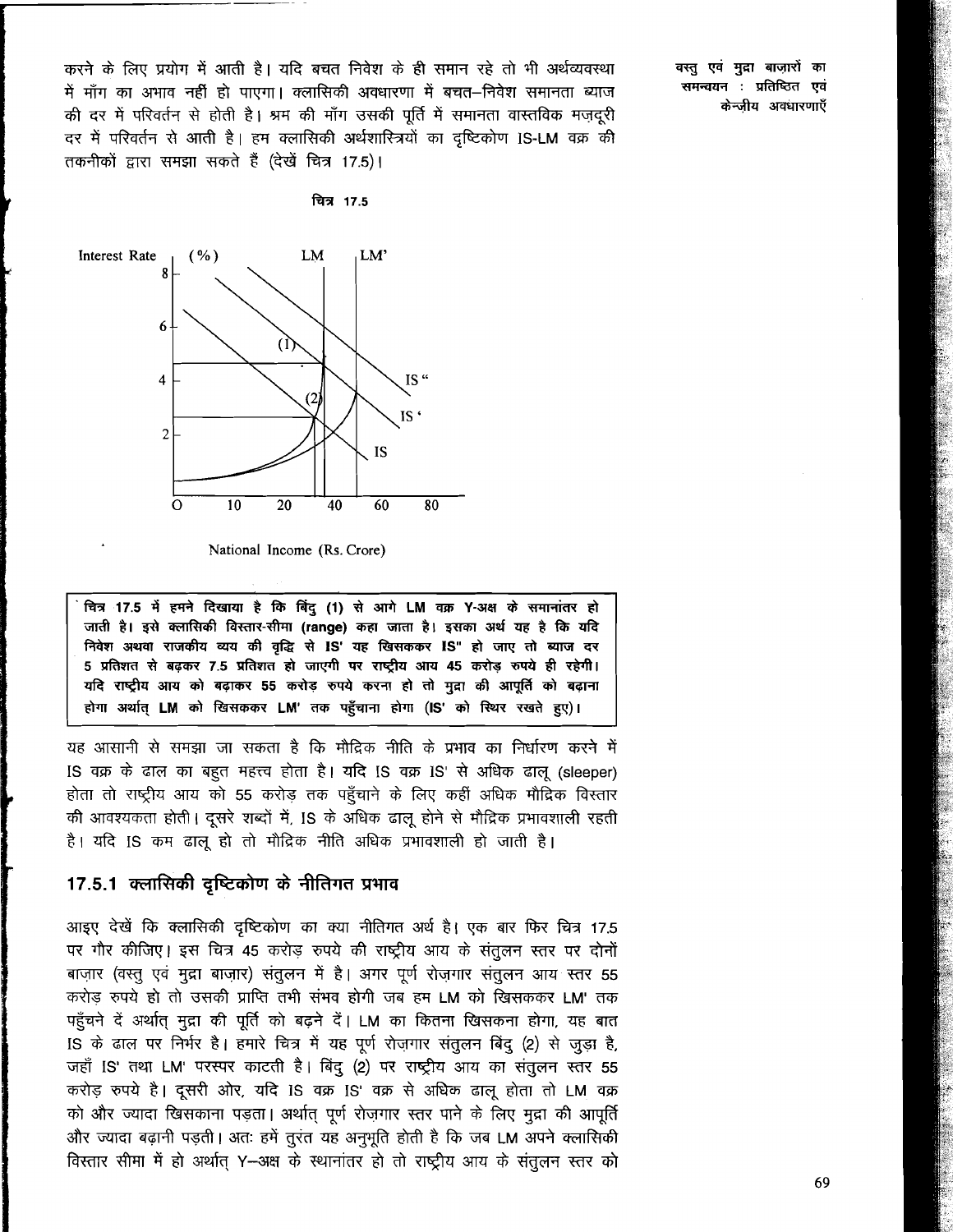आय का निर्धारण, रोजगार एवं ब्याज

प्रभावित करने वाली एकमात्र नीति मौद्रिक नीति ही होती है। ऐसी दशा में राजकोषीय नीति तो केवल ब्याज की दर को प्रभावित कर पाती है। यदि विस्तारी राजकोषीय नीति का अनुसरण कर हम IS' से खिसककर IS" पर पहुँच जाए तो भी ब्याज की दर अवश्य 5 प्रतिशत से बढ़कर 7.5 प्रतिशत हो जाती है और राष्ट्रीय आय के 45 करोड रुपये के स्तर पर कोई प्रभाव नहीं पड़ता।

अंतः क्लासिकी विस्तार—सीमा में केवल मौद्रिक नीति ही प्रभावपूर्ण होती है। मौद्रिक नीति का प्रभाव भी IS के ढाल पर ही निर्भर है। यदि IS वक्र अधिक ढालू होगा तो मौद्रिक नीति कम प्रभावपूर्ण रहेगी और यदि कम ढालू होगा तो यह मौद्रिक नीति अधिक प्रभावशाली होगी। विस्तारी राजकोषीय नीति (IS की बाहर की ओर खिसकन) से ब्याज की दर में वृद्धि के पीछे कारण यह है कि अथवा राजकीय व्यय में वृद्धि से राष्ट्रीय आय बढ़ेगी। कितनी बढ़ेगी यह गुणक के मूल्य पर निर्भर है। इस आय वृद्धि के फलस्वरूप मुद्रा की विनिमय माँग में वृद्धि होगी। अतः मुद्रा की आपूर्ति स्थिर रहने की दशा में सट्टेबाजी के लिए उपलब्ध मुद्रा की मात्रा कम रह जाएगी। इसी से ब्याज दर बढ़ेगी। हम यह भी कह सकते हैं कि सरकारी निवेश अथवा व्यय की वृद्धि से निजी निवेश गिर जाता है और परिणामस्वरूप हासकारी प्रभाव (crowding-out effect) शुरू हो जाता है।

### 17.6 केन्ज़ीय दुष्टिकोण और IS-LM वक्र विश्लेषण

क्लासिकी विस्तार-सीमा में LM वक्र Y-अक्ष के समानांतर था। अब हम एक दूसरी चरम सीमा लेते हैं जहाँ LM वक्र X-अक्ष के समानांतर हो जाता है जहाँ कि मुद्रा की माँग अपरिमित (infinity) हो जाती है। इस विस्तार-सीमा में केन्ज़ीय दृष्टिकोण अपने सबसे प्रभावशाली रूप में होता है। ऐसा चित्र 17.6 की सहायता से दिखाया जा सकता है-



चित्र 17.6

चित्र 17.6 में हम LM वक्र के X-अक्ष के समानांतर भाग पर ही अपना ध्यान केंद्रित कर रहे हैं। यही केन्ज़ीय अवधारणा का पूर्ण प्रभावोत्पादकतापूर्ण क्षेत्र है। यहाँ पर अर्थव्यवस्था 'नकदी जाल' में बंधी होती है और मौद्रिक नीति के परिवर्तन प्रभावी नहीं हो पाते पर राजकोषीय नीति पूरी तरह से प्रभावपूर्ण सिद्ध होती है।

आइए चित्र 17.6 पर गौर करें। IS वक्र LM वक्र को बिंदु (1) पर काटती हैं। यहाँ ब्याज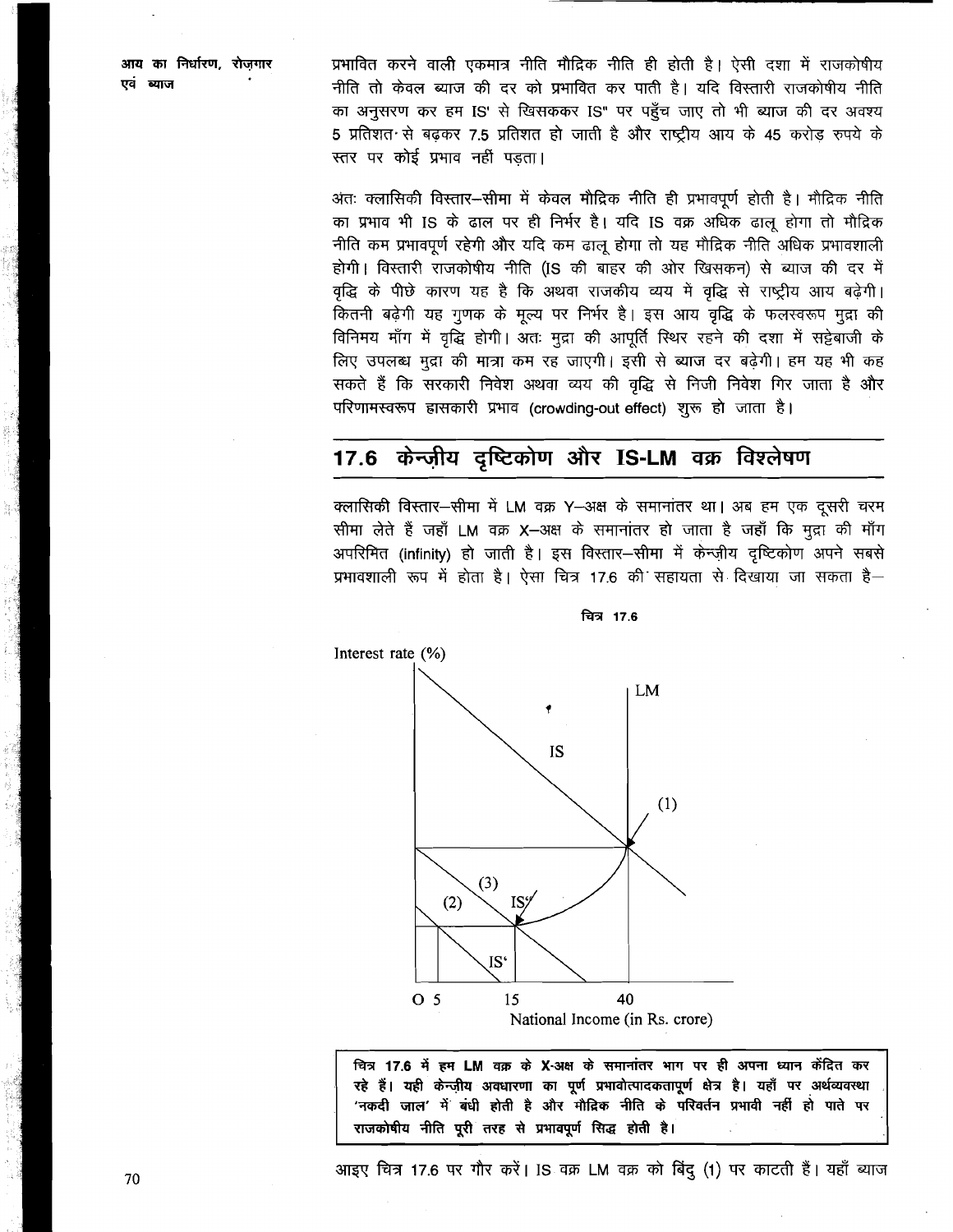दर = 3 प्रतिशत तथा राष्ट्रीय तथा राष्ट्रीय आय = 40 करोड़ रुपये है। ब्याज दर 0.5 प्रतिशत पर LM वक्र X-अक्ष के समानांतर हो जाता है। यही 'नकदी जाल' की स्थिति है। यहाँ सट्टेबाजी के लिए मुद्रा की माँग की अपरिमित हो जाती है। यह विस्तार-सीमा, 'केन्ज़ीय विस्तार सीमा' कहलाती है।

केन्ज़ीय अथवा आय पर संतुलन जाल विस्तार-सीमा में 0.5 प्रतिशत ब्याज दर पर 5 करोड़ रुपये की राष्ट्रीय आय पर संतुलन है। यह बिंदु (2) द्वारा निर्दिष्ट है। यदि हम राष्ट्रीय आय को बढ़ाकर 15 रुपये तक पहुँचाना चाहें तो मौद्रिक नीति सफल नहीं होगी क्योंकि ब्याज दर 0.5 प्रतिशत स्तर पर ही रहेगा। दूसरी ओर, स्वतंत्र निवेश या फिर राजकीय व्यय में वृद्धि करके गुणक प्रभाव द्वारा राष्ट्रीय आय में यह वृद्धि सहज ही प्राप्त कर सकती हैं। आप जानते ही हैं कि स्वतंत्र निवेश और राजकीय व्यय की वृद्धि को हम IS के दाहिनी ओर खिसकाव द्वारा दिखाते हैं। अतः यदि यह वक्र IS' से खिसककर IS" हो जाए तो राष्ट्रीय आय भी 5 से बढ़कर 15 करोड़ रुपये हो सकती है। IS वक्र के इसी खिसकाव को विस्तारी राजकोषीय नीति का नाम दिया जात. है। इसके विपरीत, राष्ट्रीय आय को कम करने के लिए हमें संकूचनकारी राजकोषीय नीति अपनानी होती है।

अतः यह स्पष्ट है कि इस केन्ज़ीय विस्तार-सीमा में उपयुक्त नीति केवल राजकोषीय नीति, यानी राजकीय व्यय अथवा कराधान में परिवर्तन की नीति ही है।

### 17.6.1 केन्ज़ीय दृष्टिकोण के नीतिगत अर्थ

एक बार फिर चित्र 17.6 पर ध्यान दें। प्रारंभिक संतुलन स्तर बिंदु (2) पर है जहाँ ब्याज की दर 0.5 प्रतिशत है तथा राष्ट्रीय आय 5 करोड़ रुपये है। अगर पूर्ण रोजगार आय स्तर 15 करोड़ रुपये हो तो उस तक पहुँचने के लिए स्वतंत्र निवेश या फिर राजकीय व्यय बढ़ाना आवश्यक हो जाता है। यही बात IS' से IS" तक के खिसकाव द्वारा दिखाई है क्योंकि LM तो X-अक्ष के समानांतर है। यहाँ यह बात ध्यान देने योग्य है कि इस अवस्था में पूर्ण रोज़गार स्तर वहाँ प्राप्त होता है जहाँ IS" तथा LM वक्र एक-दूसरे को काटने हैं यानी बिंदु (3) पर। यहीं पर राष्ट्रीय आय का संतुलन स्तर 15 करोड़ रुपये होता है। इस प्रकार केन्ज़ीय विस्तार-सीमा में जब LM वक्र X-अक्ष के समानांतर हो जाता है तो आय के स्तर में परिवर्तन लाने के लिए केवल राजकोषीय नीति कारगर होती है। अगर मौद्रिक नीति अपनाई जाती है तो यह असफल सिद्ध होगी क्योंकि यह ब्याज की दर में परिवर्तन द्वारा लागू की जा सकती है, जबकि इसके अपनाने से ब्याज की दर में कोई परिवर्तन नहीं होता।

एक अन्य महत्त्वपूर्ण बात यह है कि भाग 17.5.1 में जिस हासकारी प्रभाव की हमने चर्चा की थी, वह प्रभाव इस केन्ज़ीय विस्तार-सीमा में पूर्णतः अनुपस्थित रहता है। इसी कारण यहाँ गुणक प्रभाव स्पष्ट दिखाई पड़ता है। हम यह भी कह सकते हैं कि इस नकदी जाल विस्तार-सीमा में केन्ज बाजार के अस्तित्व को ही नकार देते हैं।

आइए अब अंत में हम केन्ज़ीय तथा क्लासिकी विस्तार—सीमाओं के बीच मध्यवर्ती विस्तार-सीमा को देखें। पाठक स्वयं ही यह कार्य कर सकते हैं। चित्र 17.6 के बिंदु (1) को देखिए : यहाँ ब्याज दर = 3 प्रतिशत तथा राष्ट्रीय आय = 40 करोड़ रुपये। मान लीजिए कि आय का पूर्ण रोज़गार स्तर 42 करोड़ रुपये है। यह स्तर प्राप्त करने के लिए हम तो LM वक्र को रिथर रख, LM व्रक्र को सीधे हाथ की ओर खिसका सकते हैं। यही प्रभाव IS वक्र को स्थिर रखकर LM वक्र को सीधे हाथ की ओर खिसकाकर भी प्राप्त हो सकता है। यही नहीं, हम IS तथा LM दोनों को ही सीधे हाथ की ओर खिसककर भी इस पूर्ण रोज़गार स्तर की आय पर पहुँच सकते हैं। यह स्वाभाविक ही है कि यदि दोनों वक्रों को एक-साथ खिसकाएँ तो केवल एक ही वक्र खिसकाने की तुलना में, दोनों अपेक्षांकृत कम खिसकाने से ही काम चल सकता है।

राष्ट्रीय आय के पूर्ण रोज़गार स्तर की प्राप्ति में मौद्रिक एवं राजकोषीय नीतियों की सापेक्ष प्रभावोत्पादकता IS तथा<sup>7</sup> IM के ढालों पर निर्भर करती है। सामान्य नियम यह है कि वस्तु एवं मुद्रा बाज़ारों का समन्वयन : प्रतिष्ठित एवं केन्ज़ीय अवधारणाएँ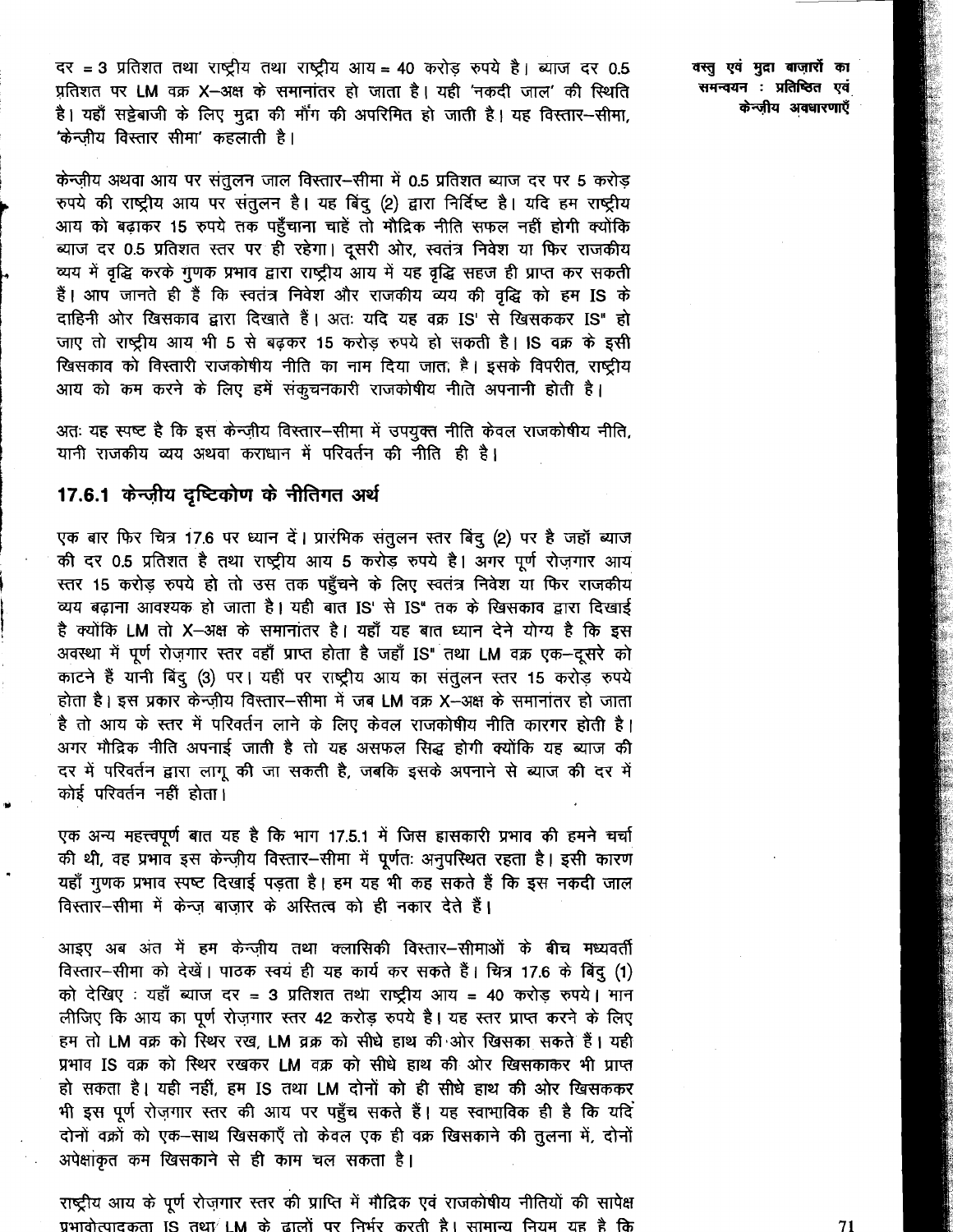| आय का निर्धारण, रोज़गार<br>एवं ब्याज | यदि IS वक्र किसी दिए हुए LM वक्र की तुलना में कम ढालू हो तो राजकोषीय नीति<br>अधिक प्रभावोत्पादक होती है। दूसरी ओर, यदि IS वक्र अधिक ढालू हो तो मौद्रिक नीति<br>अधिक प्रभावपूर्ण सिद्ध होगी। |
|--------------------------------------|---------------------------------------------------------------------------------------------------------------------------------------------------------------------------------------------|
|                                      | ऊपर बताई गई मौद्रिक तथा राजकोषीय नीतियों की सापेक्ष प्रभावोत्पादकता की चार<br>संभावनाओं का आकलन पाठक स्वयं चित्र की सहायता से करके देख सकते हैं।                                            |
|                                      | बोध प्रश्न 2                                                                                                                                                                                |
|                                      | 1) हासकारी प्रभाव' (crowding out effect) के कार्य करने में क्या--क्या चरण निहित हैं?                                                                                                        |
|                                      |                                                                                                                                                                                             |
|                                      |                                                                                                                                                                                             |
|                                      |                                                                                                                                                                                             |
|                                      | 2) यदि IS वक्र दिया हुआ हो और LM वक्र का ढाल हो जाए तो आप किस नीति की सिफारिश<br>करेंगे--मौद्रिक अथवा राजकोषीय?                                                                             |
|                                      |                                                                                                                                                                                             |
|                                      |                                                                                                                                                                                             |
|                                      |                                                                                                                                                                                             |
|                                      |                                                                                                                                                                                             |
|                                      | 3) यदि कर बढ़ा दिया जाए और वस्तु बाज़ार के साथ–साथ मुद्रा बाज़ार भी हो तो तर्क द्वारा<br>समझाइए कि इससे कि प्रकार राष्ट्रीय आय कम गिरेगी।                                                   |
|                                      |                                                                                                                                                                                             |
|                                      |                                                                                                                                                                                             |
|                                      |                                                                                                                                                                                             |
|                                      | $\bullet$<br><u> 17.7 साराश</u>                                                                                                                                                             |

हमने इस इकाई का आरंभ वस्तु बाज़ार के घटकों तथा उसके संतुलन से किया है। फिर वस्तु बाज़ार में संतुलन प्राप्त करने के उद्देश्य से निवेश-बचत समानता की चर्चा की है। ब्याज दर तथा राष्ट्रीय आय के विभिन्न संयोजनों से ही हम निवेश-बचत समानता तक पहुँचे हैं। इसी प्रकार, ब्याज दर और आय के विभिन्न संयोजनों पर मुद्रा बाज़ार का संतुलन, उसके विभिन्न घटकों, मुद्रा की माँग तथा पूर्ति की समानता के बारे में चर्चा की गई है।

ब्याज दर तथा राष्ट्रीय आय का एकमात्र ऐसा संयोजन प्राप्त करने के लिए जिस पर वस्तु बाज़ार और मुद्रा बाज़ार में एक-साथ संतुलन हो, हमने IS तथा LM वक्रों को सहायता से वस्तु और मुद्रा बाज़ारों के एकीकरण करने के बारे में चर्चा की है। यदि यहाँ एक या दोनों बाज़ार असंतुलन में हों, तो पुनः संतुलन में लाने की प्रक्रिया का विश्लेषण भी हमने किया है।